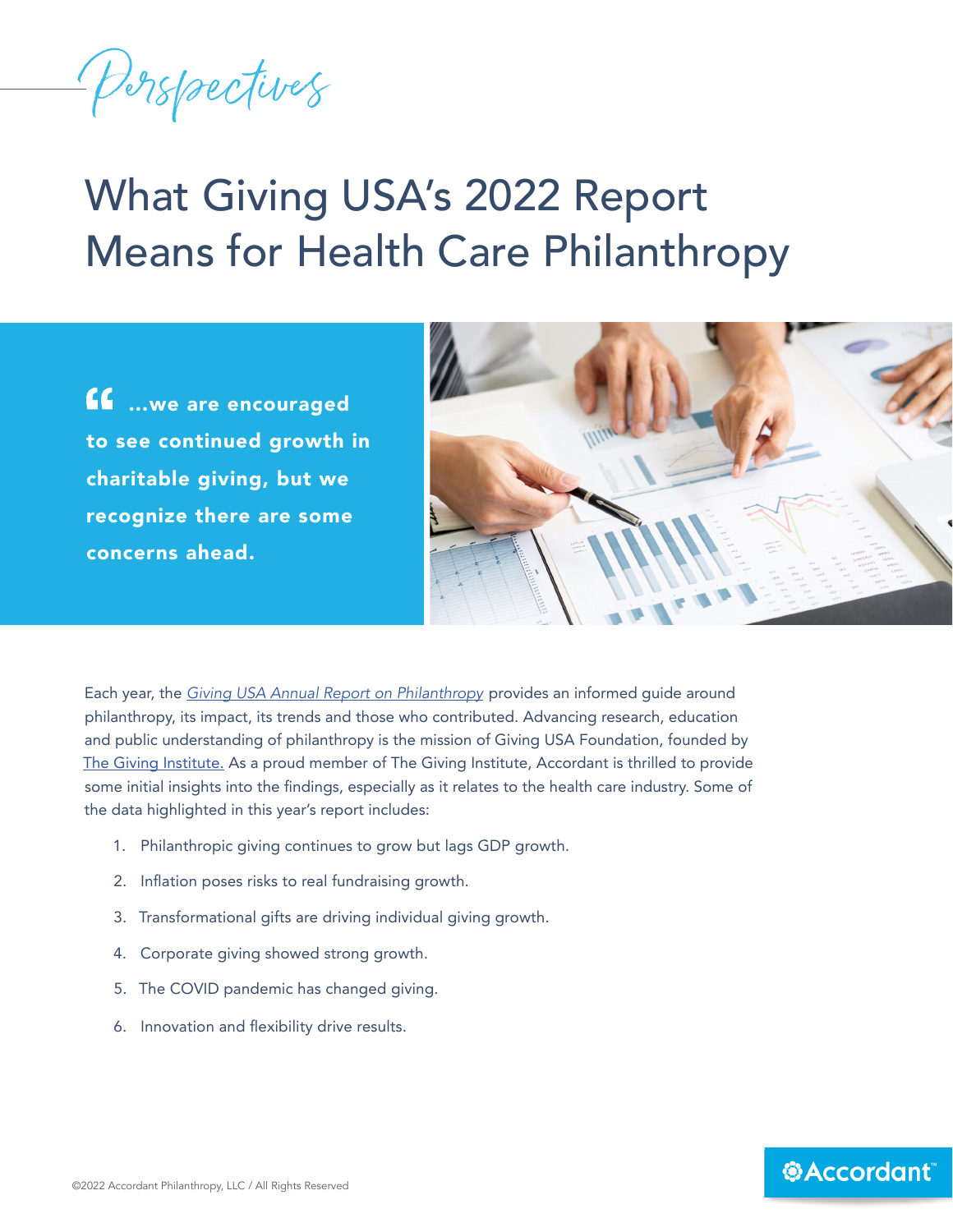# Let's take a deeper dive into these highlights:

# 1 Philanthropic giving continues to grow but lags GDP growth.

Overall giving increased to \$484.85 billion from \$471.44 billion in 2020, growing nearly 3%, but lagged behind strong 2021 GDP growth of 10%. Giving in the health category increased 7.7% in 2021 rebounding from an overall decline in 2020 and demonstrating the strength of health care philanthropy efforts.

### 2 Inflation poses risks to real fundraising growth.

When adjusted for inflation, real growth was essentially flat in 2021. In 2022, giving will have to grow larger to overcome the effects of record inflation. With the current inflation rate exceeding 8.6%, our fundraising efforts will need to grow at 10% or more to show a real-growth increase over 2021. Achieving this growth may be challenging as portfolios and personal wealth are contracting with declining equity markets and inflationary pressure.

# 3 Transformational gifts are driving individual giving growth.

Individual giving makes up the majority of overall giving at 67%, with transformational or mega gifts representing \$15 billion, or more than 5% of individual giving. As the wealth gap increases, transformational gifts will become a larger share of individual philanthropy. The increase in these gifts represents a bright spot for organizations with strategies and capabilities in place to cultivate and engage major donors.

**As the wealth gap** increases, transformational gifts will become a larger share of individual philanthropy. The increase in these gifts represents a bright spot for organizations with strategies and capabilities in place to cultivate and engage major donors.

# 4 Corporate giving showed strong growth.

Even when adjusted for inflation, corporate giving showed strong growth at more than 15%. Factors that impacted this growth include a GDP increase of 10.1% and an increase of corporate pre-tax profits by 37.4%. It is clear that corporations experienced a rebound in 2021 from the recession of 2020.

## 5 The COVID pandemic has changed giving.

The COVID-19 pandemic imposed permanent changes and reinforced past understandings as donors adjusted their giving to reflect their current environment. These lessons offer philanthropy leaders unique insight into potential future shifts.

In 2020, giving shifted to urgent human services causes with strong brands such as Red Cross and Feeding America. Human services enjoyed significant growth while the arts, education and health all saw gifts decline. In 2021, as the pandemic ebbed,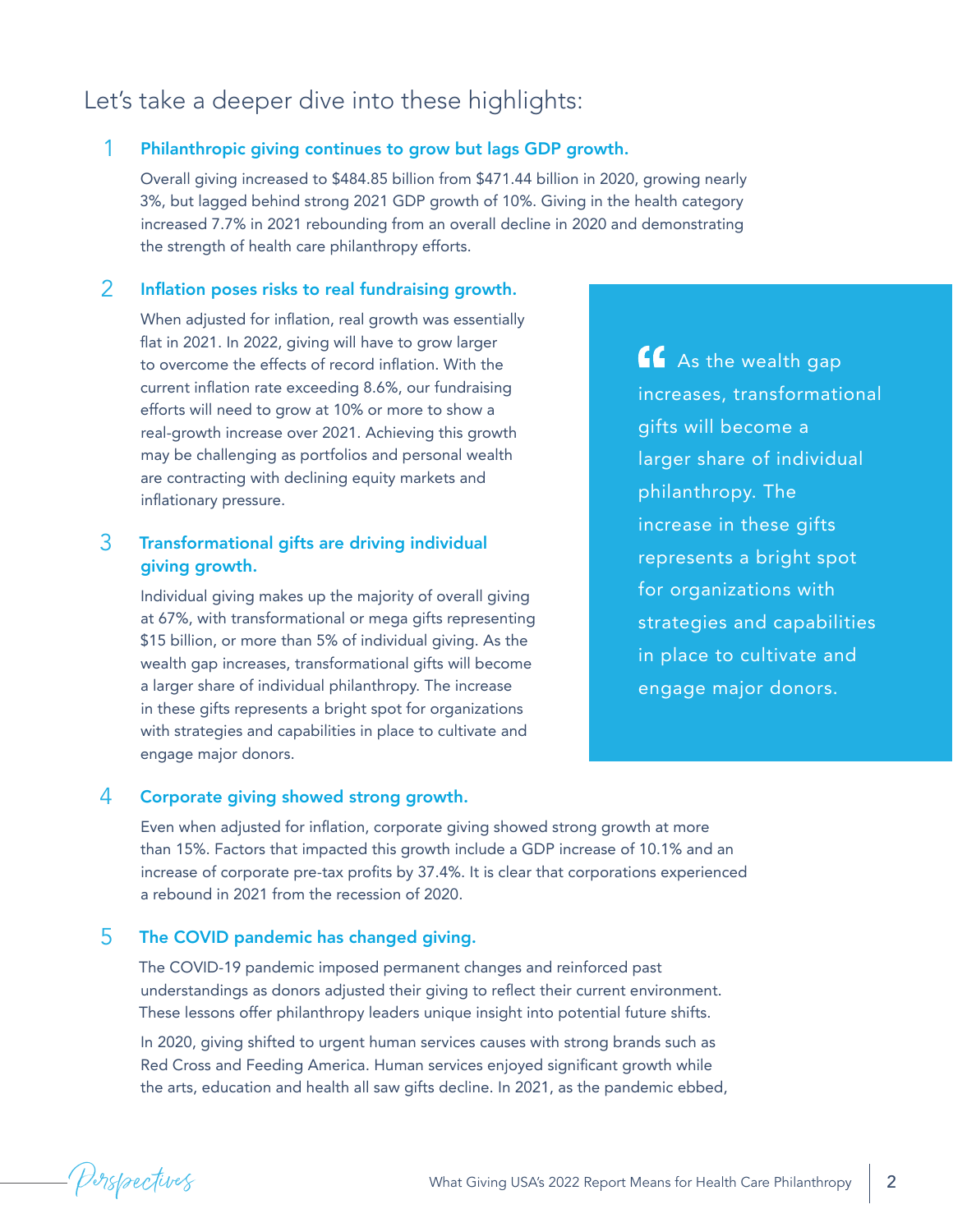giving shifted away from human services and back to the arts, education and health. Corporate giving declined in 2020 amid the uncertainty of quarantines, work from home and shifting demands. In 2021, corporate giving bounced back to a nearly 25% increase (current dollars) amid record corporate profits and changing employee and customer attitudes.

### 6 Innovation and flexibility drive results.

Donors rewarded flexibility and innovation as nonprofits embraced virtual events, cryptocurrency and donor-advised funds. Social media events, Facebook Live fundraisers, Zoom meetings and other techniques are here to stay. In the future, donors will respond to new ways to support the causes they care about most.



Coming out of an unprecedented pandemic, political and economic experience, we are encouraged to see continued growth in charitable giving, but we recognize there are some concerns ahead. We continue to see evidence that "change is the new normal." As we look ahead in our philanthropic plans, we see some key areas for consideration:

#### • Continue to evolve the successful strategies implemented during the pandemic.

Did your organization successfully transition some, or all, of your events to virtual or hybrid events? If so, continue to build on those successes and look for ways to apply those lessons to other activities. Maybe you traded large gala-like events for small intimate gatherings or canceled some events altogether. Social media content, video conferencing and digital storytelling can effectively engage donors, board members and staff. Continue to seek opportunities to expand the reach of your efforts through technology and creativity.

If you have yet to evaluate and reconsider large-scale events, the time is now to ensure the best use of resources, time and investment.

• Accelerate your transformational gift strategy.

Individuals and foundations achieved near record high numbers of giving and we are seeing a top-heavy model of high-net-worth donors giving the bulk of support. Position your hospital or system to meet the goals and impact of transformational donors.